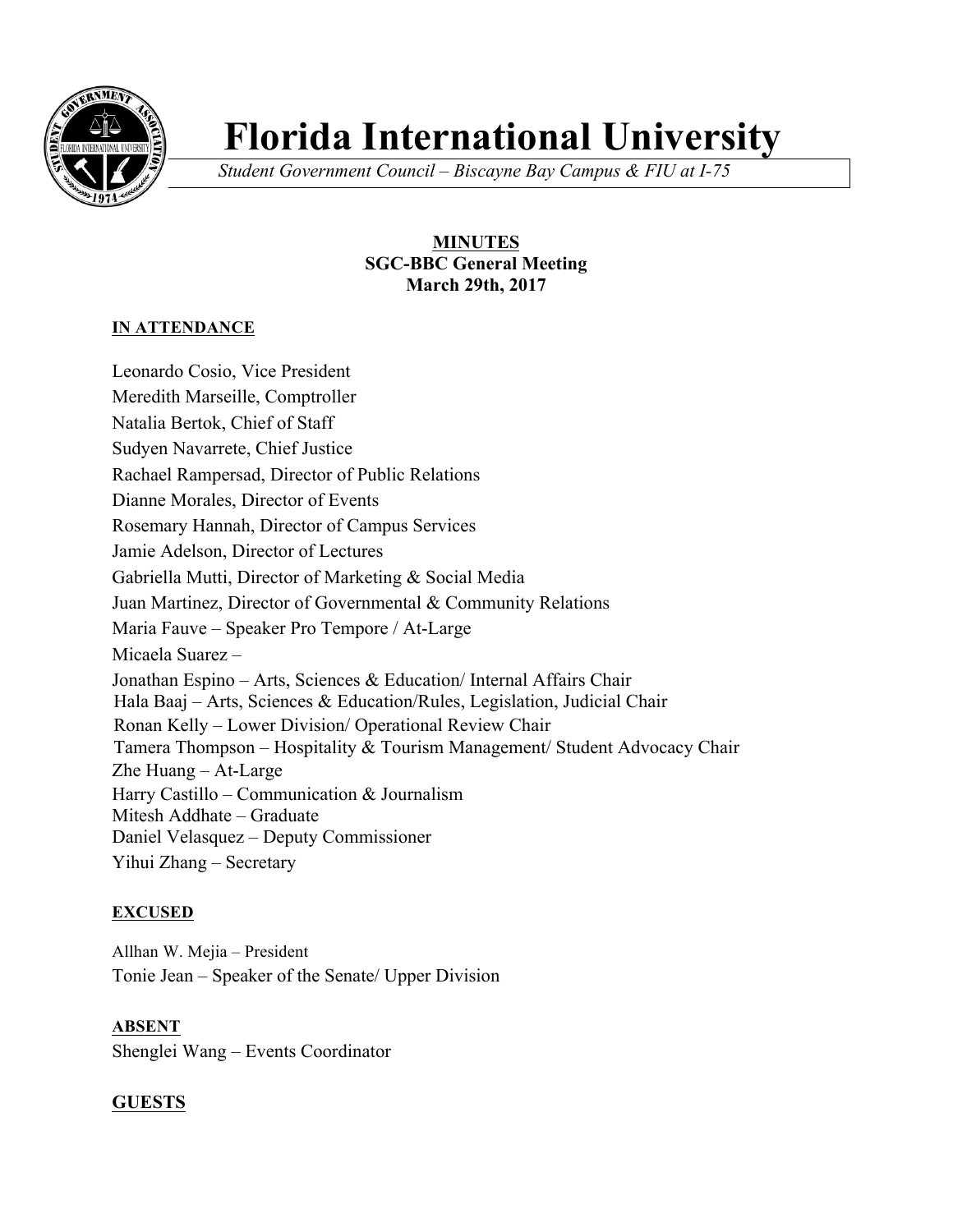Larissa Adames – Assistant Director of Campus Life/SGA Advisor Gerald Johnson – Graduate Assistant Kerrie Montgomery – Campus Life Director Tevin Spencer

# **CALL TO ORDER**

The Student Government Association (BBC) held a meeting on Date – Locale **( Room 221)** The meeting was called to order at **3:32 pm**, approximately, by Vice- President **Leonardo Cosio** who presided over the meeting in its entirety.

## **VICE PRESIDENT'S REPORT**

Vice-President Cosio explained that President Mejia is excused.

Vice-President Cosio stated that he is currently working on forming a Sustainability Committee here at the Biscayne Bay Campus. Due to the fact that this campus does not have something of that nature. This is also important because if the sea water levels rise it will affect this campus first, for this reason he will figure out what department to reach out to.

Vice-President Cosio stated that, along with President Mejia, will be working on providing discounts for students who take the FIU bus shuttle from MMC to BBc or vice versa.

Vice-President Cosio stated that he will meet with the Department of Parking and Transportation on April 5, 2017 and also April 7, 2017.

Vice-President Cosio stated on behalf of the Senate that Advising week was successful and many students have benefited from the event.

# **COMPTROLLER'S REPORT**

Comptroller, Marseille, stated that the second reading of the Budget Allocation was done on the last Senate Meeting, Monday 27, 2017, with changes that needed to be done. Senator Addhate also pointed out a few mistakes that were made on the allocation, which would have affected the Budget Allocations greatly.

Comptroller, Marseille, stated that she will be meeting with the Director of the Learning Center regarding the Math Lab and will work on the communication lines between the professors and the Math Lab here at the Biscayne Bay Campus. Students mentioned that although they are taking math courses on this campus their professors required them to do their math lab hours at the Modesto Maidique Campus.

Comptroller, Marseille, notified the Council that she will be meeting the principal of MAST–Marine Academy of Science and Technology– Matthew J. Welker, in regards to possibly having a mentoring partnership with them.

Comptroller, Marseille, stated that she and Leonardo Cosio scheduled to meet with the Dean of the Department of Hospitality & Tourism Management, regarding certain projects

Vice-President Cosio entertained a motion to have a recess in order to take SGA pictures.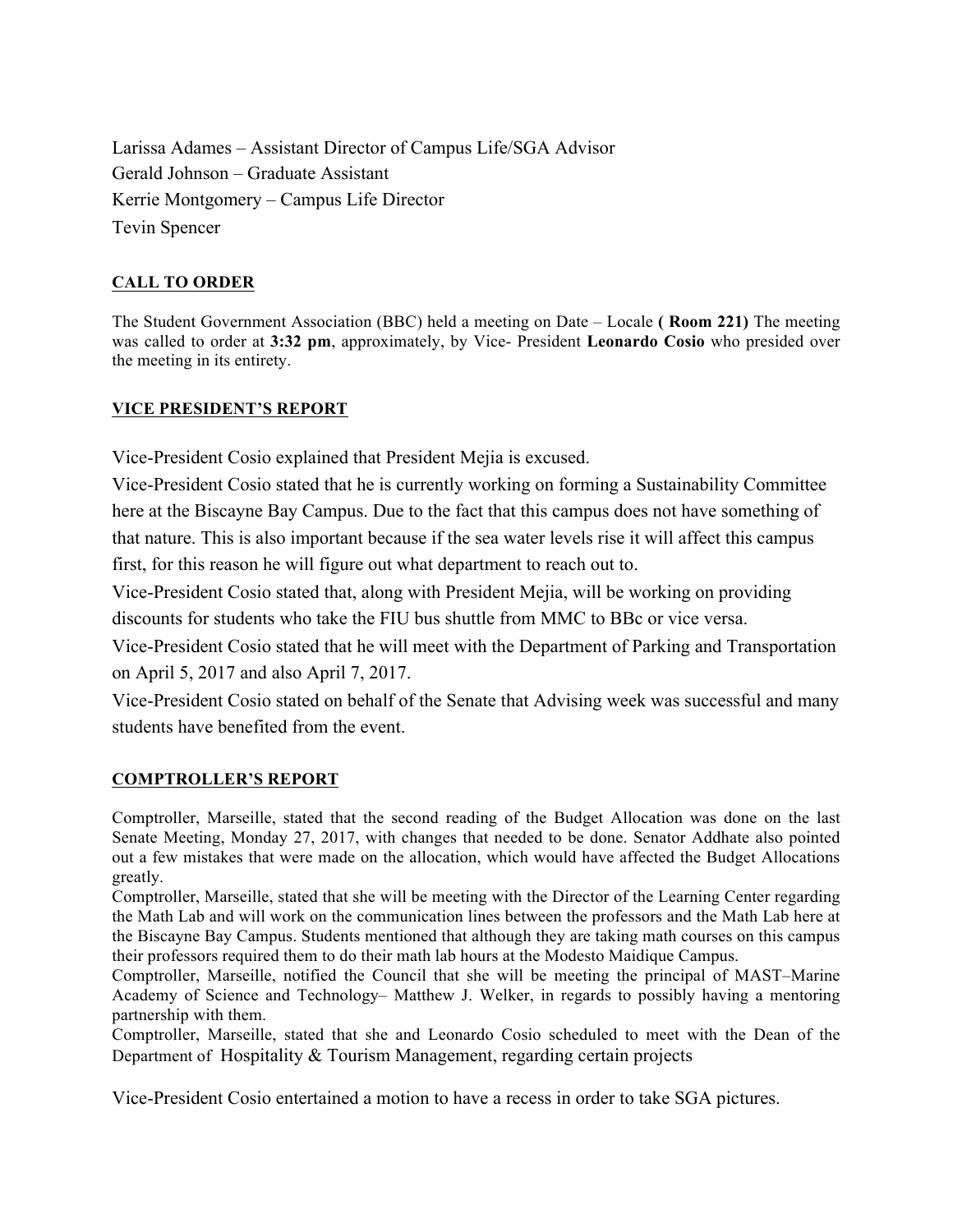Speaker Pro-Tempore, Fauve, moved to have a one minute recess. Senator Thompson proposed to amend the previous motion.

Speaker Pro-Tempore, Fauve, moved to have a three minute recess. By an unanimous vote, the motion was passed.

Vice - President Cosio resumed the meeting at 3:41pm

## **CHIEF OF STAFF REPORT**

Chief of Staff, Bertok, notified the Council that the next speaker for the Lecture Series will be Lebern Cox, who was an actress in "Orange is the New Black". The event will occur on April 11 at 6:30pm Chief of Staff, Bertok, reminded the Council that Day on the Bay will be on April 15, 2017, and will start at  $9.00$  am.

Chief of Staff, Bertok, stated that along with Comptroller, Marseille, and President, Mejia, she has been working on updating the Statutes; which will be finalized in the next week or so.

Chief of Staff, Bertok, reminded the Council that SGA is currently in Election Season and that all Council members should be active.

Chief of Staff, Bertok, encouraged the Council to take a look at the Panther Press Columns. Information on what SGA has been working on are highlighted.

#### **SPEAKER PRO-TEMPORE REPORT**

Speaker Pro-Tempore, Fauve, thanked everyone who volunteering for Advising Week and confirmed that the event was a success.

Speaker Pro-Tempore, Fauve, explained to the Council the information Internal Affairs Chair, Senator Espino, shared concerning clocking- in and out of the office. If council members do their office hours more than once throughout the day and forget to clock out, there hours will be shown as blank.

Speaker Pro-Tempore, Fauve, stated that the Student Advocacy Chair, Senator Thompson, is currently working on making sure doors are accessible to those with disabilities or anyone else who might need the doors to be opened to them.

Speaker Pro-Tempore, Fauve, stated that she is working on the Reflexology path. The person from NOVA who will help build the path will consult and educate the council members on April 28, 2017. In addition to that, an email was sent out with that information as well. If any council members was interested in helping her with this project they are free to contact her.

#### **CHIEF JUSTICE REPORT**

• Chief Justice, Sudyen, reminded the Senate that SGA is currently in Elections and encouraged all council members to be active and help as well.

#### **ADVISOR REPORT**

● Ms.Adames stated that they will need assistance with tabling for Elections. New locations were added and more council members and staff will need to help table.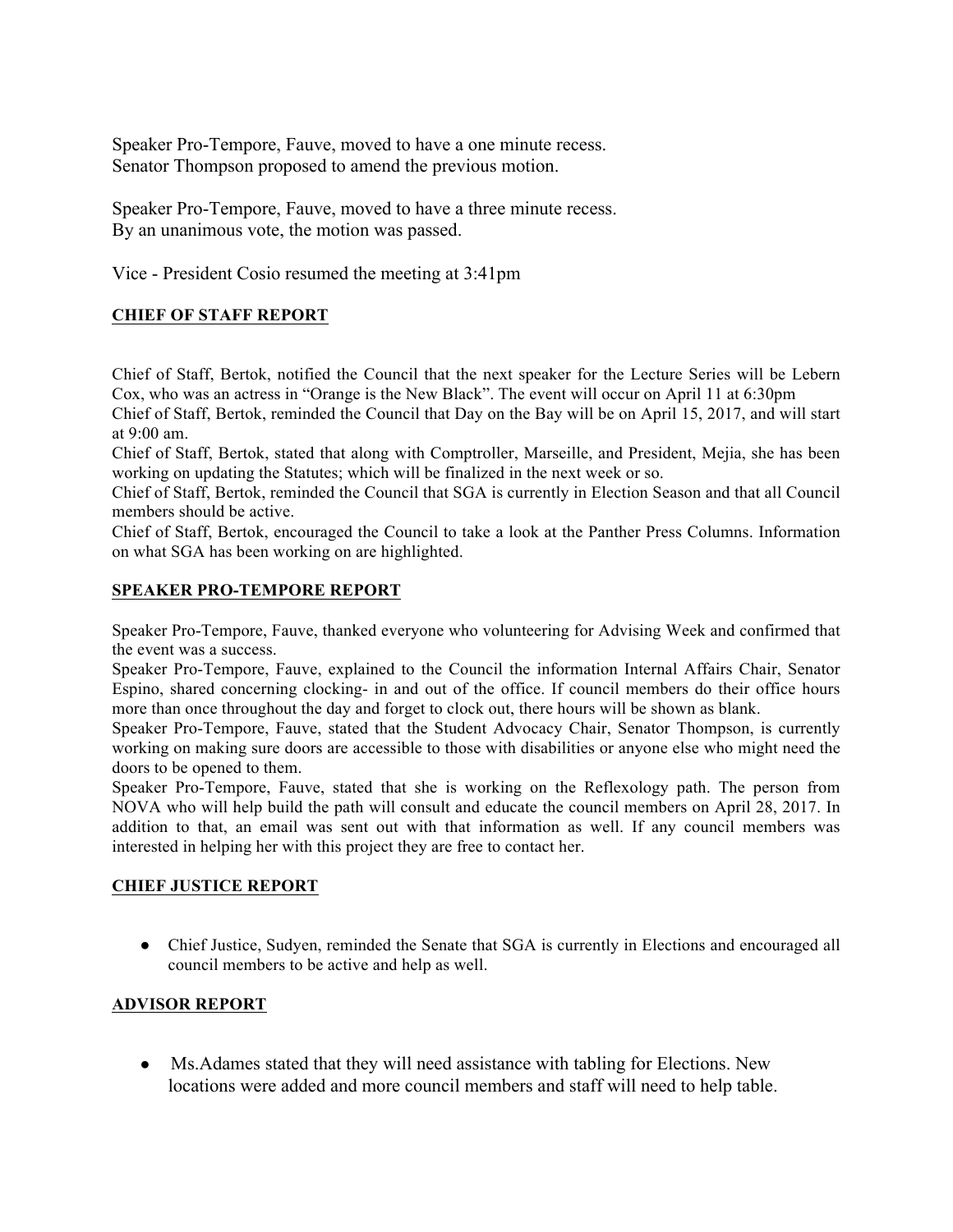- Ms.Adames confirmed that council members who are not running should help table for the elections
- Ms.Adames stated that the Applications for the High Achievers Awards are available and encouraged council members to apply and notify any of their friends and/or family members who qualify for the scholarship
- Ms. Adames stated that the Composite pictures will be taken in two weeks– April 12, 2017– from 1:00pm to 3:00pm.
- Ms.Adames stated that the council will vote on "Council Choice" an SGA council member who has done the most for SGA and has been active will be nominated.
- Ms.Adames reminded the Council to RSVP for the Leadership Banquet which will be held on April 15. They prefer to have it done by April 11. A different link will be provided to do so.

# **NEW BUSINESS**

# **a. Justice nominee Tevin Spencer**

Tevin Spencer presented himself to the Council.

Speaker Pro-Tempore, Fauve, asked for a point of clarification. The point of Clarification was granted by Vice-President Cosio.

> Ms.Adames clarified that Tevin Spencer, if accepted he will be serving as Associate Justice for the Fall, Spring and Summer; due to the fact that the Judicial Branch is ongoing.

Vice-President, Cosio, stated a point of Clarification: The term of the Chief Justice lasts two years, while the term of any Justices lasts a year.

Speaker Pro-Tempore, Fauve, moved to open a discussion for five minutes. Senator Baaj seconded the motion.

Senator Suarez moved to appoint Tevin Spencer as Associate Justice. Senator Huang seconded the motion

Roll Call:

Senator Fauve – Yay Senator Suarez – Yay Senator Espino – Yay Senator Baaj – Yay Senator Kelly – Yay Senator Thompson – Yay Senator Castillo – Nay Senator Huang – Yay Senator Addhate – Nay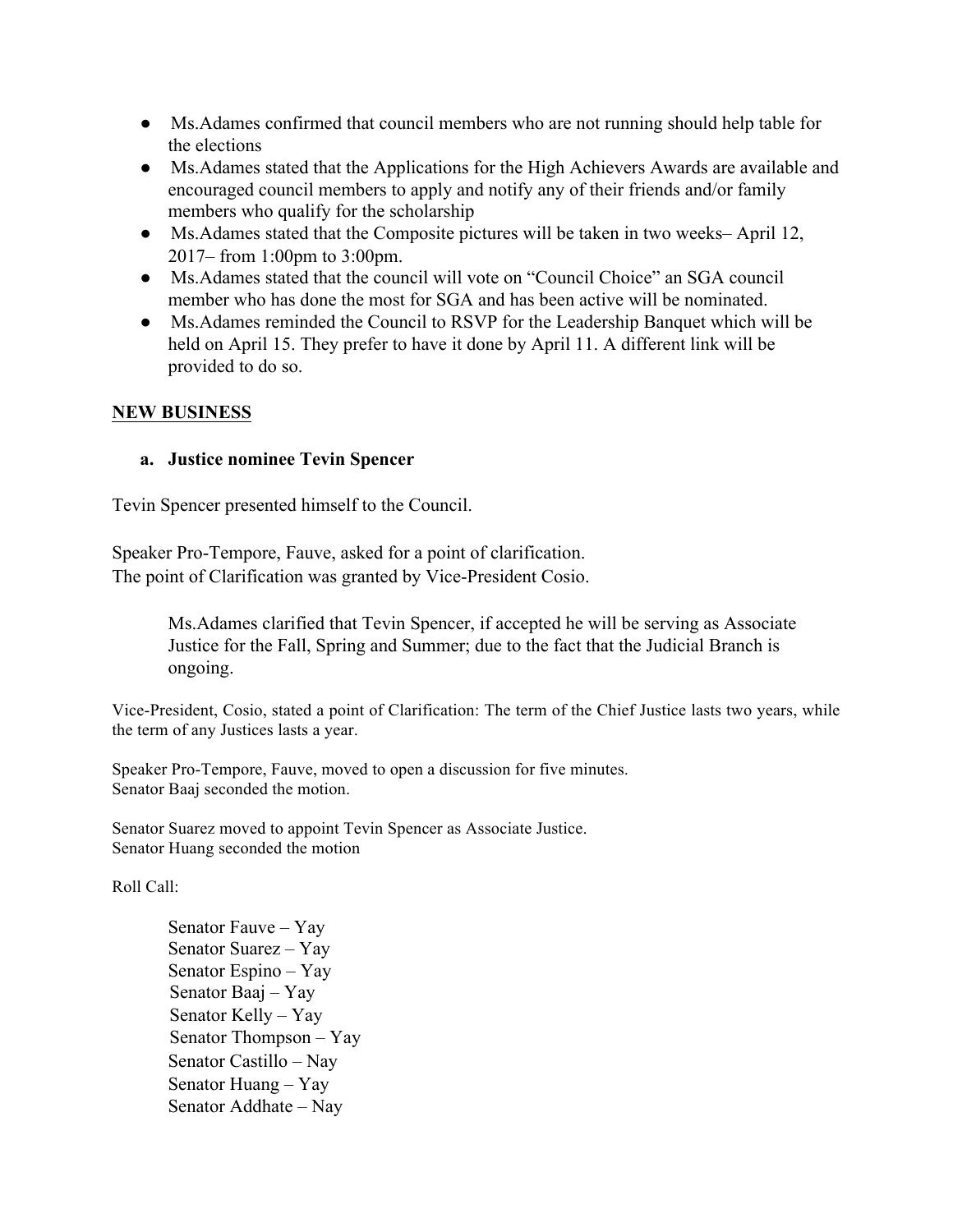By a vote of 7/2/0, Tevin Spencer was appointed as Associate Justice.

# **b. Appropriation 2017.0002**

Appropriation 2017.0002 was presented to the Council by Finance Chair, Senator Suarez.

Senator Espino moved to approve Appropriation 2017.0002 in support of allocating \$500 towards float rental expenses to the department of Multicultural Programs and Services in support of the FIU/Miami Pride Parade, organized by the LGBTQA Initiatives Program which will be held in Miami Beach, Florida for the purpose of increasing student engagement in local cultural events that impact the FIU community in a positive way. Senator Kelly seconded the motion

Roll Call:

Senator Fauve – Yay Senator Suarez – Yay Senator Espino – Yay Senator Baaj – Yay Senator Kelly – Yay Senator Thompson – Yay Senator Castillo – Yay Senator Huang – Yay Senator Addhate – Yay

By an unanimous vote, Appropriation 2017.0002 was approved

# **c. Council Choice Award**

Ms.Adames explained the Award and who would be eligible for nomination.

SGA Advisor, Ms.Adames, and Graduate Assistant, Gerald Johnson II, passed out paper to the Council for them to vote on the Council Choice Award.

After the council was given time, the votes were collected.

#### **ANNOUNCEMENTS**

- A. Picture Day: April  $12^{th}$  1:30pm-3:30pm
- B. Elections April  $4<sup>th</sup> 5<sup>th</sup>$ : The council was reminded that they must sign up to table.
- C. BBC Student Leadership Banquet: April 18<sup>th</sup> 5:30pm-9pm
- D. Open:

Speaker Pro-Tempore encouraged the council to attend the event her cooking class will be having at the Hospitality and Management building. A three course meal will be given to any student and faculty of FIU, and it